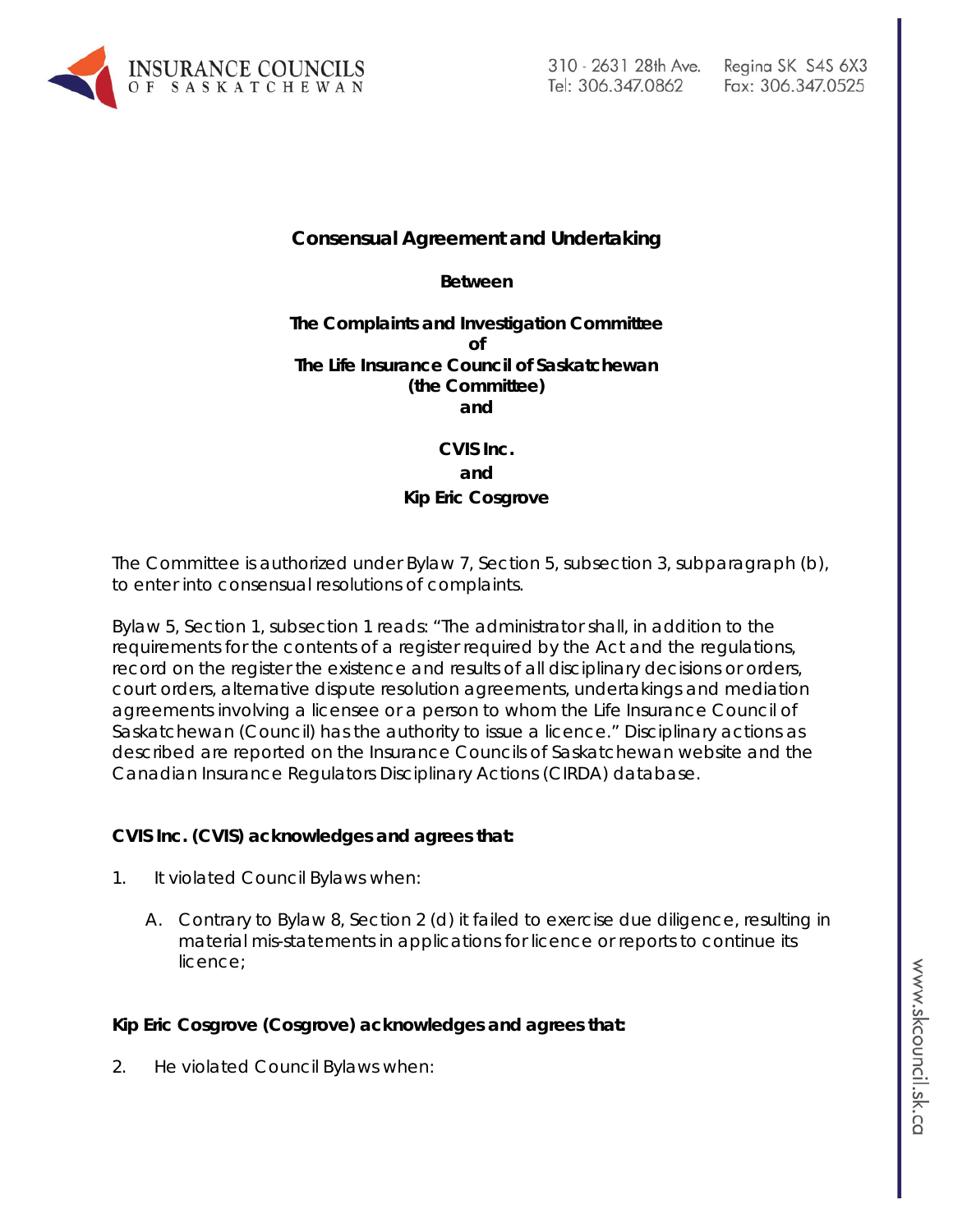- A. Contrary to Bylaw 8, Section 2 (d) he failed to exercise due diligence, resulting in material mis-statements in applications for licence or reports to continue his licence; and
- B. Contrary to Bylaw 8, Section 2 (r) he:
	- Failed to exercise reasonable and prudent oversight when acting in a supervisory capacity.

#### **CVIS and Cosgrove acknowledge and agree that:**

- 3. CVIS and Cosgrove's rights to appear before a Discipline Committee of Council have been explained to them and they fully understand their rights and/or obligations under Council Bylaw 10.
- 4. They waive their rights to appear before a Discipline Committee and undertake not to exercise any appeal rights they may have under Council Bylaw 10, Section 3 or *The Saskatchewan Insurance Act,* (the Act) as it relates to matters set out in this Consensual Agreement and Undertaking (Agreement).
- 5. This Agreement does not preclude Council from pursuing any other investigation against CVIS and/or Cosgrove for activities not identified in this Agreement that may be in violation of Council Bylaws or the Act.
- 6. CVIS and Cosgrove have been advised by the Committee that it is in their interests to obtain independent legal advice before entering into this Agreement:
	- A. They have obtained such independent legal advice and are satisfied with the same, prior to executing this Agreement, or
	- B. They have willingly chosen not to obtain such advice prior to executing this Agreement.
- 7. CVIS and Cosgrove hereby affirm that they have read and understood the terms of this Agreement, and are signing it voluntarily and of their own free will.

#### **Cosgrove and CVIS having waived their rights, undertakes to:**

1. Pay a fine in the amount of \$1,750.00

#### **Cosgrove and CVIS, jointly or severally agree to:**

- 1. Reimburse Council's investigation costs in the amount of \$880.00.
- 2. Pay all fines and investigative costs no later than April 10, 2017.